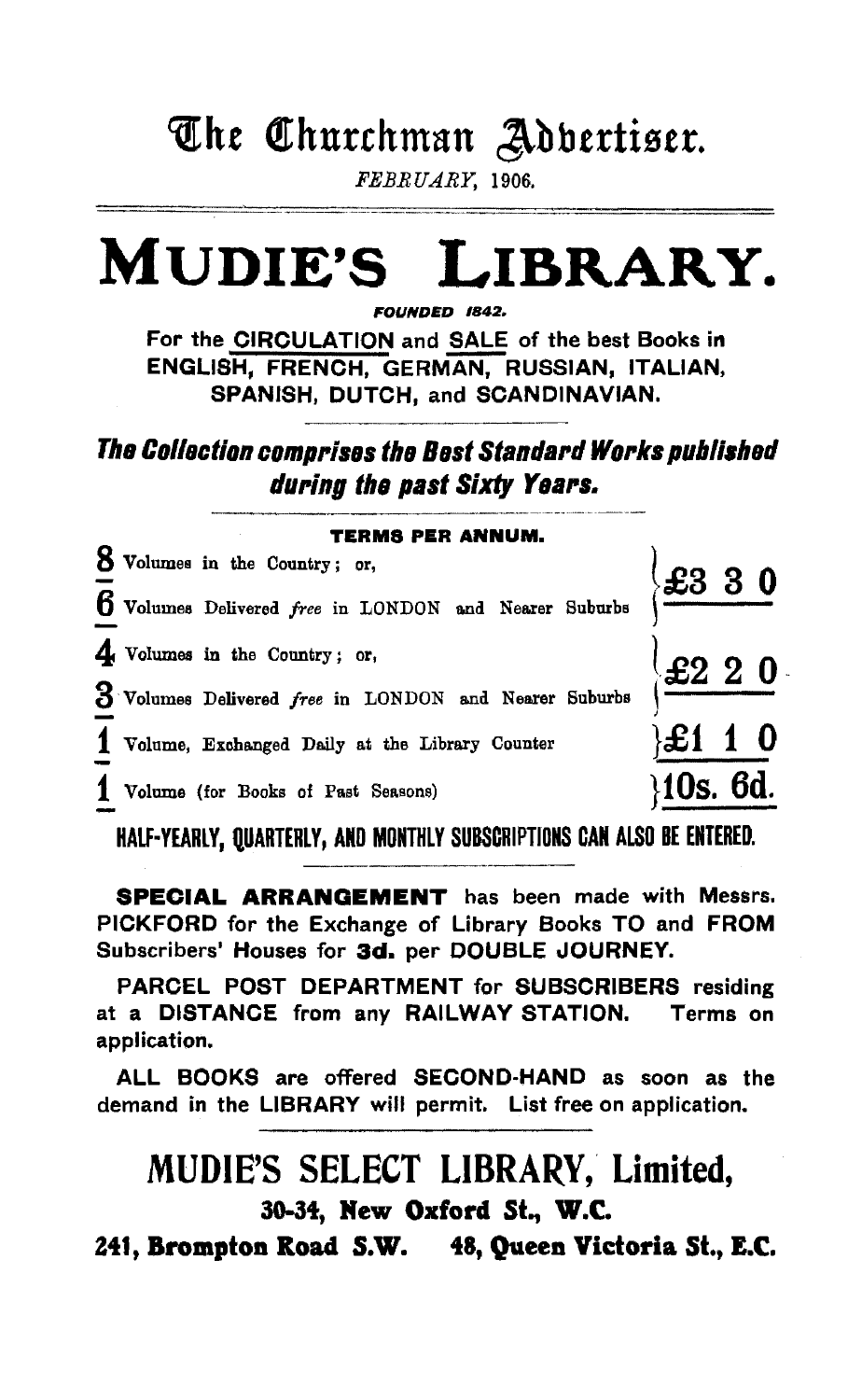THE CHURCHMAN ADVERTISER.

 $\overline{\mathbf{2}}$ 

# Che Students' Old Cestament.

**SECOND VOLUME NOW READY.** Historical and Biographical Narratives.

Introduction-The Establishment and Rule of the United Monarchy-History of Northern<br>Israel-History of Judah-Re-establishment of the Jewish Community in Palestine-<br>The Maccabean Struggle--Life of the Jews of the Dispersion.

VOLUME I.—Narratives of the Beginnings of Hebrew History, from the Creation to the Establishment of the Hebrew Kingdom. [RECENTLY PUBLISHED.

THE STUDENTS' OLD TESTAMENT, Logically and Chrono-logically Arranged and Translated. By CHARLES FOSTER KENT, Ph.D., Professor of Biblical Literature in Yale University. To be completed in Six Volumes. The Special Subscription Terms for the Six Volumes is £2 10s., payable as published. Separate Volumes, 12s. net each.

Right Rev. G. A. CHADWICK, D.D., Bishop of Derry and Raphoe:--"It will prove highly valuable to students of every school of thought, since all who are not deliberately obscurantist have an interest in secing the critical m Rev. A. M. FAIRBAIRN, D.D., LL.D., Principal of Mansfield College, Oxford:--"The work promises to be most useful, exactly the thing that the intelligent reader of the Old Testament has been waiting for. So far as I have be

HODDER & STOUGHTON, 27, PATERNOSTER ROW, LONDON.

In crown 8vo., cloth, gilt-lettered, with illustrations, price 7s. 6d. net.

### ANCIENT TYRE AND MODERN FNRI

### BY PHILO-ANGLICANUS.

The object of this book is to point out the analogies which exist between Ancient Tyre and Modern England-an idea which is found in the sonnets of Newman and Keble in the "Lyra-<br>Apostolica." The Introduction affirms the principle which is deduced from Holy Scripture Alle and Multiple with the set of the same have principle which is deduced from any scripture<br>that ancient countries or cities may have a prophetic and modern application, which can be<br>inferred from our Lord's teaching con

given of its history.<br>The three great features of resemblance between Tyre and England are their ships, their<br>The three great features of resemblance between Tyre and England are their ships, their<br>All three waves characte colonies and their commerce. All these were claracteristics for which Tyre was noted, as we gather from the prophet Ezokicl, and were more remarkable at that early age, especially that gation rion and propiet Ezekici, and were interactions at the endowment of every nation, of the art of colonization, which is a peculiar gift that is not the endowment of every nation, but seems to be the special faculty o expounded with some detail.

The book is sessonable, on account of the solemn times in which we live, when all are crying "Peace, peace," and the days of apostasy of Christendom and the manifestation of Antichrist may be drawing on apace.

ELLIOT STOCK, 62, PATERNOSTER ROW, LONDON, E.C.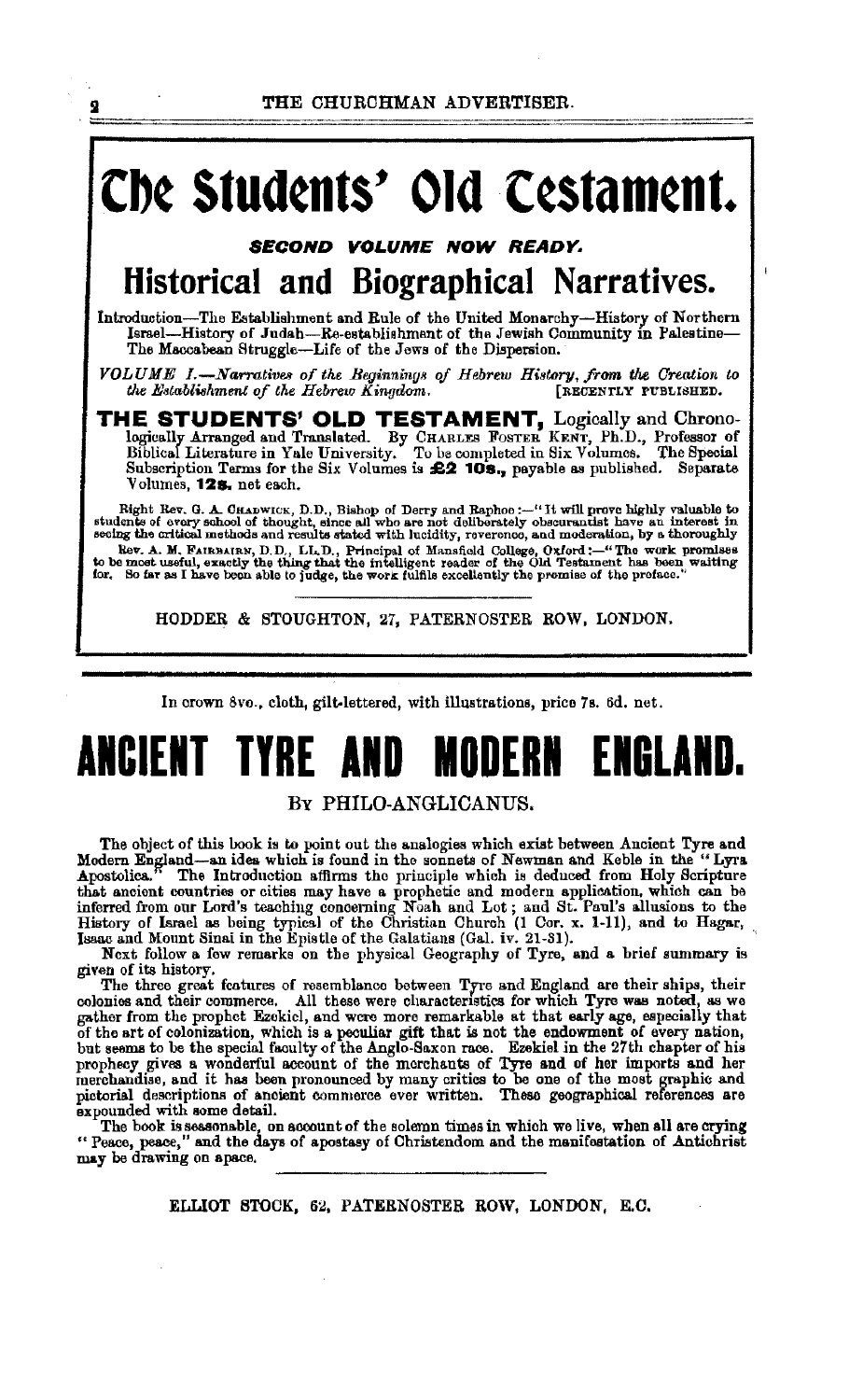# **CHURCH OF ENGLAND LEAGUE.**

**Spiritual in its Aims.** 

**Educational in Its Work.** 

Executive Committee:

**President: THE LADY WIMBORNE Chairman: THE VERY REV. THE DEAN OF CANTERBURY.** 

The Countess of Ancaster. The Viscountess Duncannon. The Lady Edith Ashley. The Lord Liangattock. The Lady Llaugattock.<br>The Lady Templemore. The Lady Haliburton.

The Rev. Chancellor Lias.<br>The Rev. E. J. Kennedy.<br>The Rev. W. H. Stone. The Eev. W. H. Stone.<br>The Eev. Prebendary E. A.<br>Stuart.<br>The Eev. J. E. Watts-Ditchfield.<br>The Eev. F. J. Key.<br>Sir Robert K. Douglas.

Col. the Hon. F. O. Bridgeman.<br>Lady Hope.<br>S. Hope Morley, Esq.<br>Mrs. S. Hope Morley.<br>Mrs. Locker-Lampson. Mrs. Frank Morrison.<br>Mrs. Walter. Miss Margaret Bernard.

Consultative Committee :

The Rev. the Earl of Bessborough. The Lord Bishop of Durham. The Lord Bishop of Sodor and Man.<br>The Very Rev. the Dean of Peterborough. Rev. Clanon Meyrick. Rev. J. Liewelyn Davies, D.D., Litt.D.<br>Rev. Charles Hole. Rev. Art

FOUNDED six years ago, the LEAGUE has organized over two hundred courses of lectures on Church History and the Prayer-Book.

It has held nearly four hundred and seventy meetings to explain the teachings and practices of the Primitive Catholic Church, and one hundred and fifty sermons have been preached.

It has published and distributed numerous books and pamphlets on the history, doctrine, and teaching of the Church, written by Churchmen of commanding position and scholarship.

It has provided for its members a central and twenty branch lending libraries, which contain standard works of reference on the Bible and Prayer Book, and many books of theology, biography, and history.

It has founded a Church Sisters' Home, where ladies are trained and sent out to work under parochial clergy among the sick and the poor. The Home now has twenty-four Sisters working under the clergy in very poor districts of London, Birmingham, Liverpool, and Plymouth. The Sisters give invaluab help to the over-worked Clergy in crowded parishes, where the poor are waiting to be reached, to be taught and helped in the many ways open only to women.

It has opened a seaside Convalescent Home at Birchington, where poor children, from the parishes in which the Church Sisters work, are sent for three or four weeks' change and care.

It has established two of the finest schools for girls in the country. At one of these (Uplands School, St. Leonard's-on-Sea) the fees are well within the reach of parents of small means.

It has been instrumental in establishing Cherwell Hall, a College at Oxford, for the training of women secondary teachers.

#### **FUNDS** ARE URGENTLY NEEDED for the Maintenance and Extension of all these Works.

The LEAGUE is in no sense a narrow, a party, or a political organization.

For further particulars apply to THE SECRETARY,

6 Grosvenor Mansions, Victoria Street, London S.W.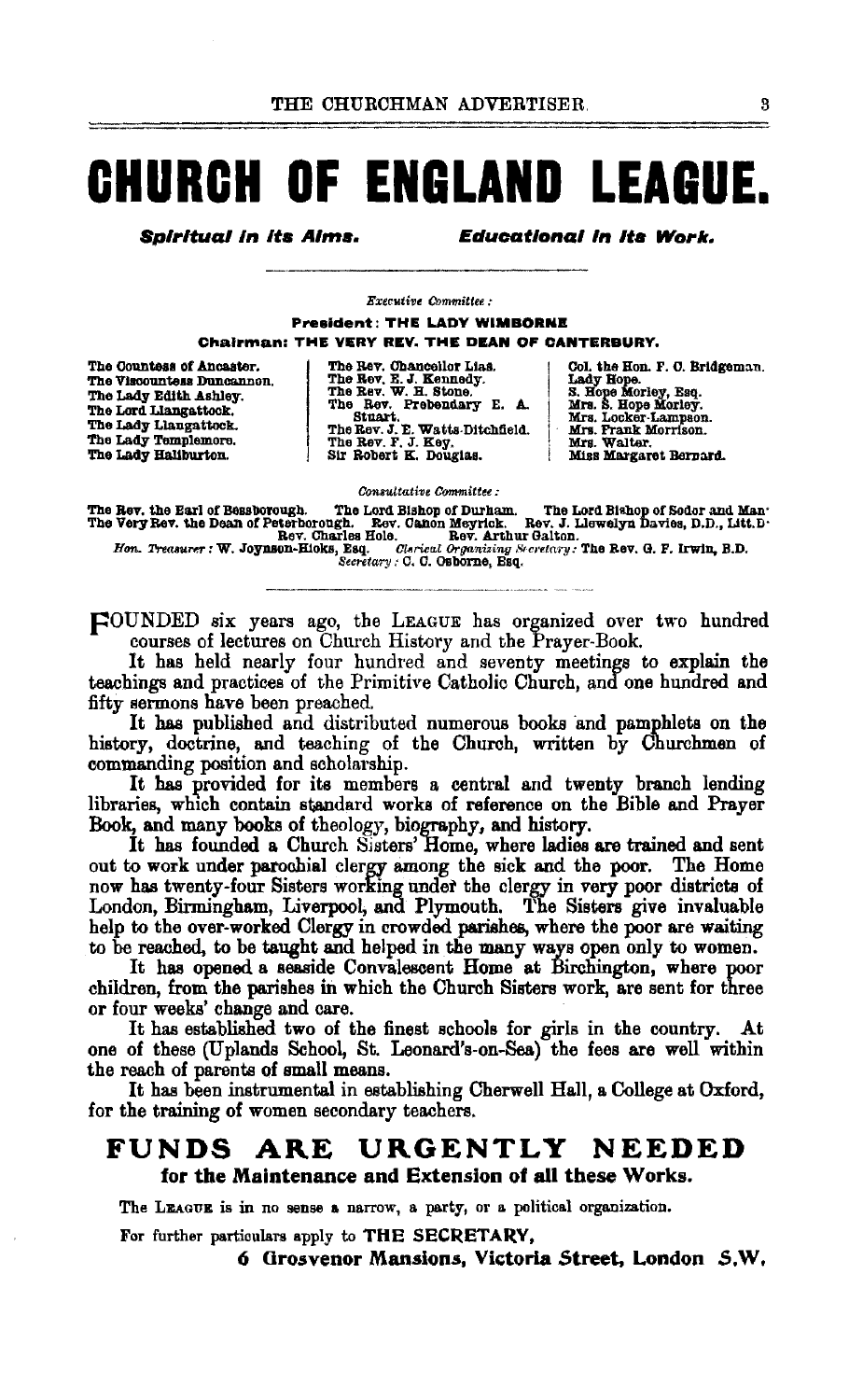### NEW AND HELPFUL MANUAL FOR THE HOLY COMMUNION.

SECOND EDITION. In limp cloth, for the pocket, and uniform with the Prayer-Book, 1s. net in cloth, and in !esther binding at 2s. net. ; lambskin, 3s. net; and in Persian calf, 3s. 6d.

# **COMMUNION AND OFFERING.**

By the Rev. G. H. S. WALPOLE, D. D., Examining Chaplain to the Archbishop of York, Rector of Lambeth.

### Extracts from Personal and Press Notices.

The Rev. B. M. O. HANCOCK writes: "I feel the book is worthy of unqualified recommendation. It meets<br>a real need, and no one who uses the book but will be enabled to enter devoutly and intelligently into the<br>Great Service

BISHOP OF ST. ALBANS : "I think it a most useful little book, and shall be glad to recommend it."<br>"The distinguishing feature of this little manual of Eucharistic instruction and worship is its constant The usual metricular of the Liturgy as determining the course of Bucharistic devotion. The prayers<br>are simple and well chosen, and the instructions for the most part clear and definite."-Church Times.

"The value of this excellent little book is very great. It is for busy people who want short and good prayers, and welcome sound instruction if it can be briefly given. The whole forms a singularly comparent plete and con

THIRD EDITION. In 32mo. size, cloth limp, for the pocket, 2s. net; also for presentation, in leather binding, 3s. net ; in lambskin, 3s. 6d. net; and in Persian calf, 4s. 6d. net.

# **THE PEOPLE'S PSALTER:**

### A Plain Book for those who wish to use the Psalms In Church with intelligence and devotion.

"The book seems to be admirably adapted for its purpose, and I trust it will have a very wide usefulness."-BISHOP OF DURHAM.

"We think that this little book may be a useful help by suggesting ways in which different Psalms may<br>be applied to present-day difficulties, and to the problems and anxieties with which the Church is always<br>confronted."—

BY THE SAME AUTHOR.

SIXTH EDITION, In crown Svo., cloth, gilt lettered, price 2s. 6d. net.

# **VITAL RELIGION;**

Or, The Personal Knowledge of Christ.

"The keynote of this interesting and beautiful book is the thought that religion is essentially the life of friendship and intimacy with God revealed in Jesus Christ. . . . We have no hesitation in saying that  $Dr$ . We hav

In 32mo., 8 pages, price One Halfpenny.

# **THE LITANY.**

Divided and arranged for particular intercession. (Reprinted from *The People's Psalter.)* 

Price 4d. Reprinted on cardboard and enlarged, size 16 in. by 10 $\frac{1}{2}$  in., the frontispiece from "COMMUNION AND OFFERING," entitled-

# "In **the Mount of the Lord it shall be seen."**

Intended for use in classes.

ELLIOT STOCK, 62, PATERNOSTER ROW, LONDON, E.C.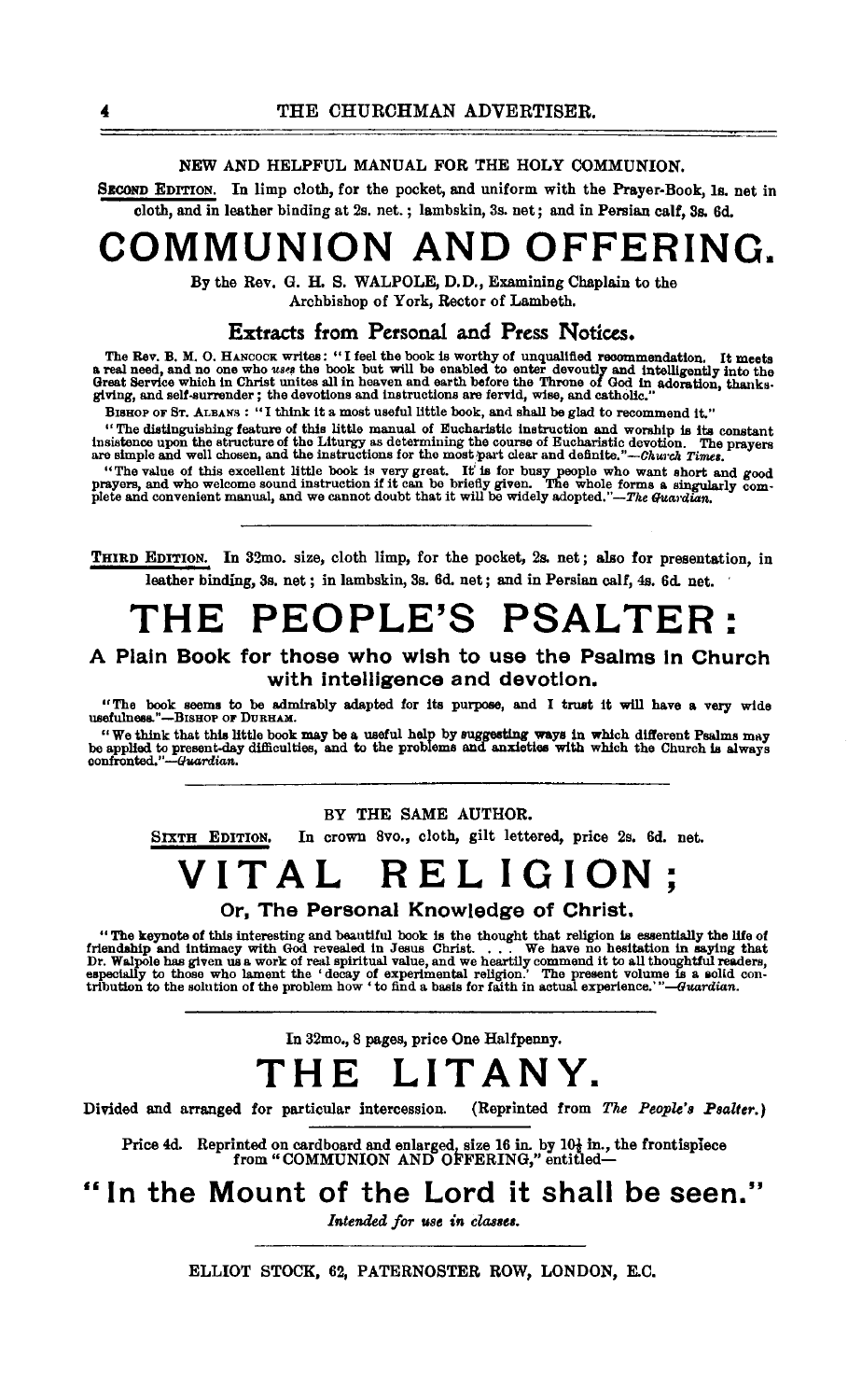In crown 8vo., tastefully printed and bound in cloth. Price 5s. net.

## **STORIES OF GRACE.**  Notable Examples of Christian Conversion.

BY

REv. C. S. ISAACSON, M.A., Author of " Roads to Christ," " Roads from Rome," " Rome in Many Lands," etc.

.,..HIS work is in some measure supplementary to Mr. Isaacson's former book, "Roads to Christ." It is again a volume of conversions, eminently suited to times of revival. The subjects of the stories are not generally such well-known men as in the earlier book, but are perhaps of more general interest, as they are taken from more ordinary life. They are all believed to be true narratives, and are calculated not only to point the way to seeking souls, but also to help workers to deal with the anxious and lead them to the Saviour.

Many well-known religious writers have aided Mr. Isaacson in his work. Prebendary H. E. Fox tells a wonderful story of grace which occurred in his early ministry in London, and another connected with the Church Missionary Society. Canon Hay Aitken tells of grace in parochial missions, and Cecil Polhill (one of the Cambridge seven) of grace in Thibet. The venerable Canon Christopher, of Oxford, contributes two stories, and so does Miss Catharine Marsh, the gifted author of " English Hearts and Hands." Dr. James Paton gives one of his " beautiful characters," and Miss Agnes Weston,. of the Royal Naval Home, tells of a truly converted British bluejacket. Mr. W. T. Stead tells of his own conversion at school, and the Rev. Frank Swainson of his call through Moody's mission.

In all there are more than fifty stories, differing greatly one from another, but all exhibiting some wondrous dealing of the manifold wisdom and grace of God. It is a book full of encouragement, and we trust a blessing is in it.

#### **EXTRACTS FROM PERSONAL AND PRESS NOTICES OF** <sup>11</sup>**STORIES OF GRACE."**

" May it be widely read !"-BISHOP OF DURHAM.

"A most delightful and deeply interesting book."-MISS CATHARINE MARSH.

"Most interesting and useful. It greatly glorifies 'The God of all grace.'"--CANON CHRISTOPHER (Oxford).

"The selection of cases is very good, and they are well told. I trust it may be much used to the glory of His grace."-PREBBNDARY H. E. Fox, C.M.S.

"I trust its mission may be for Christ everywhere."-Mrss WESTON (Royal Sailors'

Rest).<br>"I have found 'Stories of Grace' most interesting, stimulating, and encouraging."<br>- CANON H. TROTTER.

"Prebendary Fox, Canon Christopher, the venerable Miss Marsh, Mr. Cecil Polhill, Miss Weston, and other have furnished Mr. Isaacson with instances of spiritual blessing known to themselves and presumably new to the public."-Record.

"A book Christians should read and pray over with a. view to becoming soul-winners themselves."-English Churchman.

ELLIOT STOCK, 69, PATERNOSTER BOW, LONDON, E.O.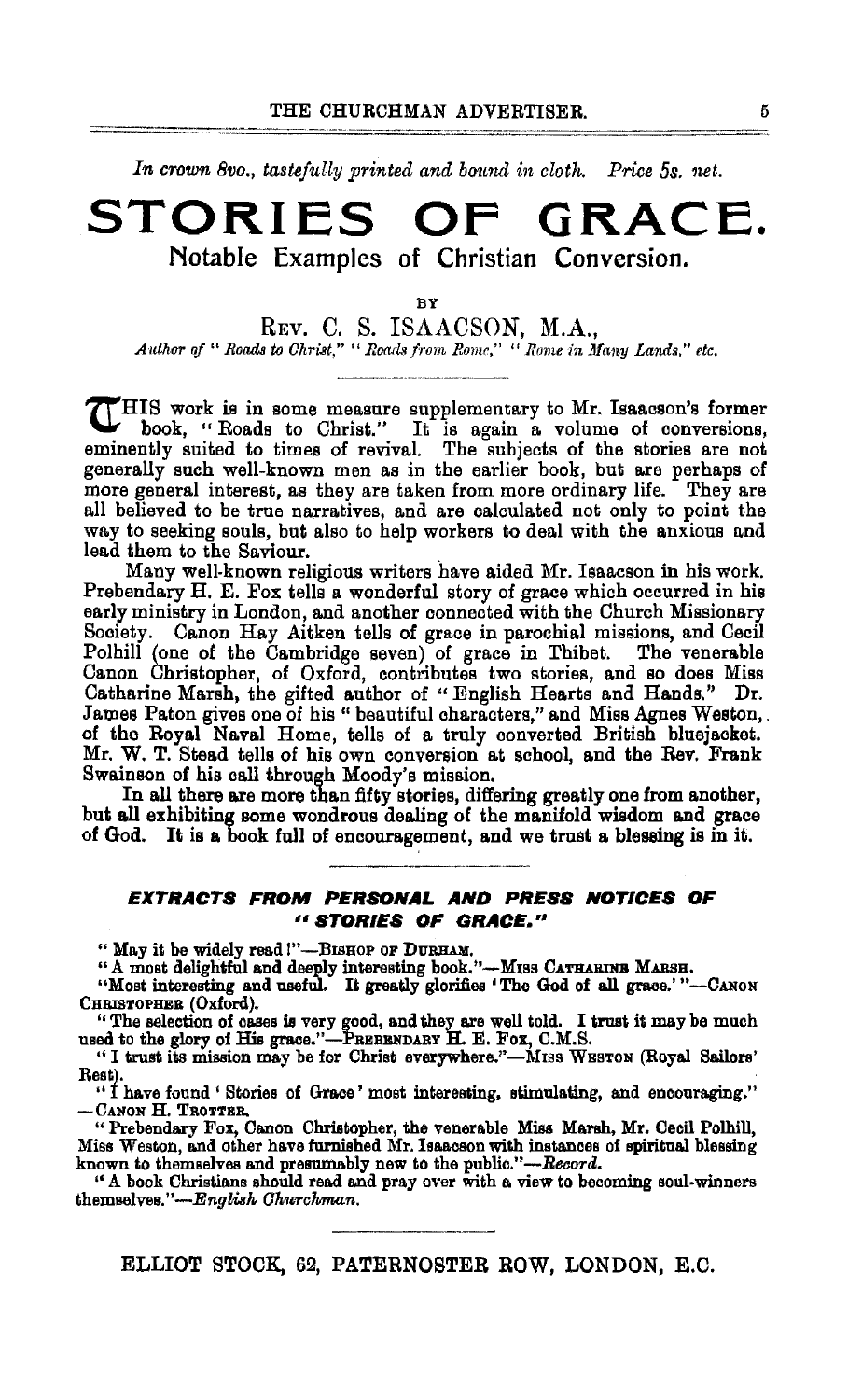## Church of England Zenana Missionary Society.

For Evangelistic, Medical and Educational Work among the Women of India and China.



Patroness : H.R.H. THE DUCHESS OF CONNAUGHT.<br>Chairman : Sir W. MACKWORTH YOUNG, K.C.S.I.

The Society has at present 65 Stations, and Employs 228 Missionaries<br>in Home Connection, 116 Assistants in Local Connection, and over 900<br>Bible-Women and Teachers.

Divide in the later detection of the same transfer of the sixth and numerous Dispensaries. Over 450,000 cases were treated last year.<br>The Magazines of the Society: *India's Women and China's Daughters*, published monthly (

quarterly (4d.).

**DONATIONS & SUBSCRIPTIONS ARE MUCH NEEDED.** 

Hon. Treasurer: Col. ROBT. WILLIAMS, M.P.<br>Secretaries: Clerical—Rev. G. TONGR, M.A.; Lay—Mr. H. L. HRBBERT;<br>Central Association—Miss MULVANY.

Office-27, CHANCERY LANE, LONDON, W.C.

## INFANT ORPHAN ASYLUM. WANSTEAD.

Patron: HIS MAJESTY THE KING.

This Institution maintains and educates the orphans of persons once in prosperity from their earliest infancy until 15 years of age. Nearly 500 children now in the Asylum.

Annual Subscriptions are urgently needed. Life Subscription for one Vote, £5 5s.; Annual Subscription for one Vote, 10s. 6d.

OFFICES: 63, LUDGATE HILL, E.C. Commr. H. C. MARTIN, R.N., Secretary.

## PAROCHIAL MISSIONS TO THE JEWS AT HOME AND ABROAD.

President-THE DEAN OF WORCESTER. Hon. Secs.-CANON SIR JAMES E. PHILIPPS, Bart. ARCHDEACON SUTTON.

Org. Sec.-REV. W. O. E. OESTEBLEY.

Work in London, Liverpool, Manchester, Leeds, Bombay.

Applications for Grants have constantly to be refused owing to want of Funds.

Office: 39, VICTORIA STREET, LONDON, S.W.

#### LIBERATOR" FUND. **KELIEF**

Datron: H.R.H. PRINCE CHRISTIAN.

£10,000 required to Relieve New and Urgent Cases.

HUNDREDS of aged and afflicted victims, so cruelly robbed of their life-savings by the great Liberator Fraud, just as they were hoping to enjoy the fruit of their<br>industry and thrift. Many of them are members of the Church of England. Cheques and P.O.'s should be sent to the Secretary, Rev. J. STOCKWELL WATTS, 16, Farringdon Street, E.C.

THE MISSIONS TO SEAMEN. Vith which is incorporated the Thames Church Mission).<br>
50 YEARS FOR GOD AND SAILORS, 1856-1906.<br>
Factrons: HIS MAJESTY THE KING.<br>
Fice-Patrons: H.R.H. THE PRINCE OF WALES, K.G.<br>
THE FOUR ARCHBISHOPS. THE BISHOPS, BTC.

THE FOUR ARCHBISHOFS. THE BISHOFS, F.C. THE BISHOFS, E.C. One hundred years ago our sailors won for us the stating of peace around our Island coasts. To Today we owe to our sailors : (1) The safety of our passage of our co

## **OPERATIVE JEWISH** CONVERTS' INSTITUTION

(Church o England.)

PRESIDENT : COLONEL ROBERT WILLIAMS, M.P.

**OBJECT.**—To assist young Christian Jews in distress by enabling them to help themselves. They are received for three years, provided for entirely, and taught trades.

and taugue transmission of the series are over the superport of the Property and the series and domations are also needed, and will be most thankfully received by the Principal, the Rev. H. O. ALLEBOOK, Plackine House, Hou Ramsgate.

Bankers-Messrs. BARCLAY & COMPANY, Ltd., 54, Lombard Street, E.C.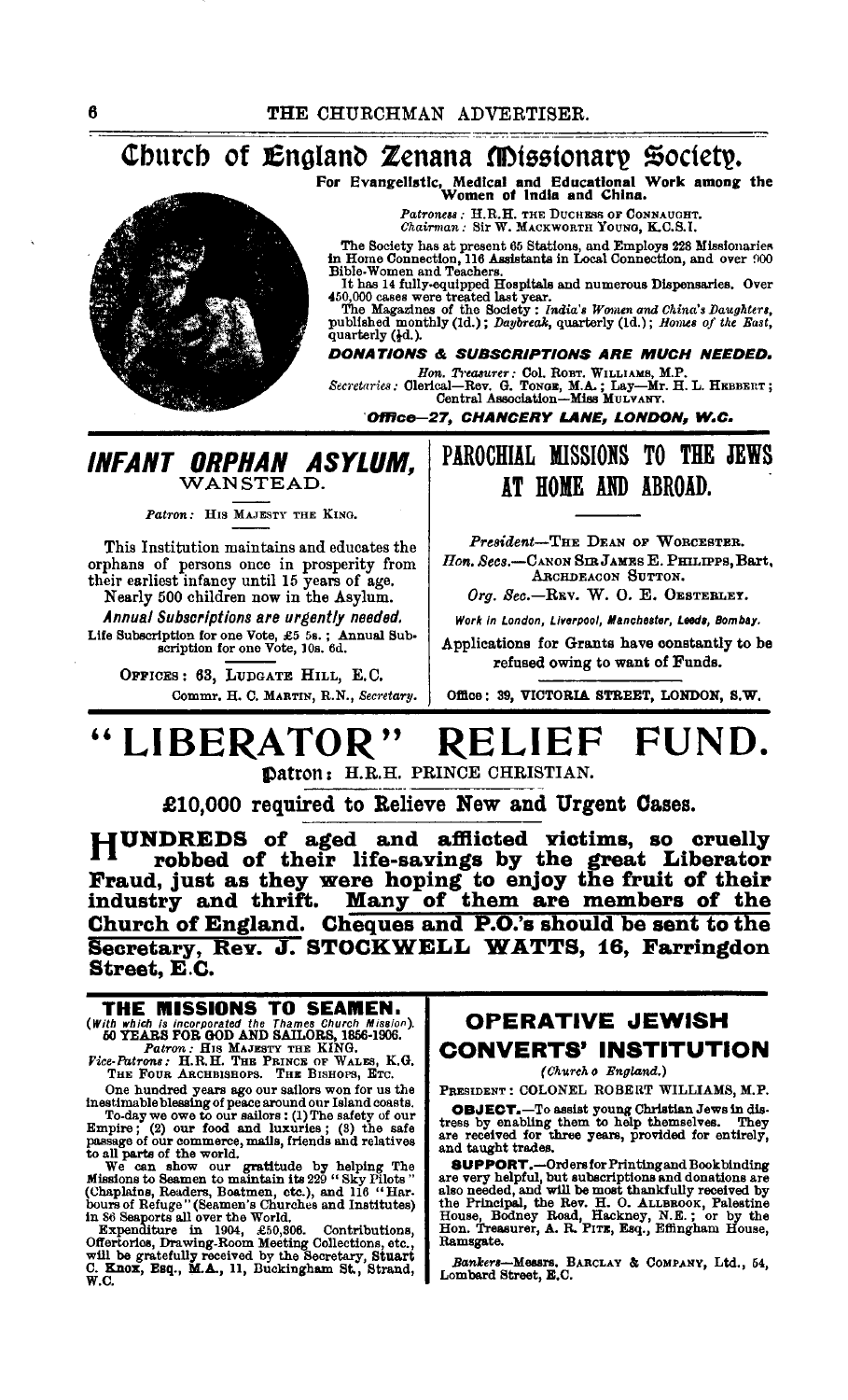## PALESTINE, SYBIA, AND EGYPT. COOK'S CONDUCTED

TOURS No. 1, 2, & 3. Including EGYPT (with or without the Nile), PALESTINE, Leaving Feb. 13 & 20, SYRIA (via Mount Hermon), SMYRNA, CONSTANTINOPLE, March 6 & 20. (92 or 71 days.)<br>TOUR No. 4. Feb. 27. EGYPT and PALESTINE, as far North as Galilee. (45 days.)

TOUR No.4. Feb. 27. EGYPT and PALESTINE, as far North as Galilee, (45 days.) TOUR No. 5. March 6. *EGYPT*, PALESTINE, and SYRIA (viâ Mezerib), including MOAB **o.** *u. a. and HAURAN.* (59 days.)

TOURS No. 6 & 7.  $\left\{\n \begin{array}{ll}\n 2. & \text{EGYPT}, \text{PALESTINE}, \text{and SYRIA (via Mezerib)}. \\
 62 & \text{Mays.}\n \end{array}\n \right\}$ 

INDEPENDENT TOURS arranged for visiting THE HOLY LAND and SYRIA by Rail and Carriage, with Hotel, or by Horseback and Camp.

*Pamphlet, with M ap8 and* P!am, *po•t free.*  THOS. COOK & SON, LUDOATE CIRCUS, LONDON, and Branch Offices.

In Medium 8vo., paper cover, price One Penny.

# *RELIOION IN TlfE liOME*

BY THB

REV. A. B. Q. LILLINGSTON, M.A.,

OF HULL.

Reprinted from *The Churchman,* November, 1905.

ELLIOT STOCK, 62, Paternoster Row, London, E.C.

PROTESTANT REFORMATION SOCIETY.

The OLDEST Ohuroh Society for the Maintenance of the Religious Principles of the Reformation<br>The ONLY Mission to Regnan Oathollos in England.<br>(Established 1827.)

MISSIONARY. EDUCATIONAL. EVANGEUSTIC.

#### **JUST PUBLISHED.**<br>**STANT DICTIONARY.** THE PROTESTANT Beautifully lilustrated, 15s. net.

Of REAL AND PERMANENT VALUE to a Clergyman, Minister, Teacher, Protestant Worker, Public or Parochial Library.

Funds are Urgently Needed. WALTER A. LIMBRICK, Secretary, 62, Berners Street, London, W.

# protestantism and the British People

*(WITH TWELYB ILLU8TRATIONI!),* 

By the Author of "REPLIES TO ROMANISTS."

THE ENGLISH CHURCHMAN Says: "The subject-matter of the booklet indicates wide reading and deep historical knowledge.

ONE PENNY.

PROTESTANT ALLIANCE, 480, Strand, LONDON.

## ST. MICHAEL'S COLLEGE, Near TENBURY, WORCESTERSHIRE.

BOYS thoroughly prepared for Public Schools. Most healthy situation ; large playing fields and Fives Courts ; separate cubicles. Head master, REV. W. A. RENWICK, M.A., late Scholar of Hertford College, Oxford.

APPLY: REV. THE WARDEN.